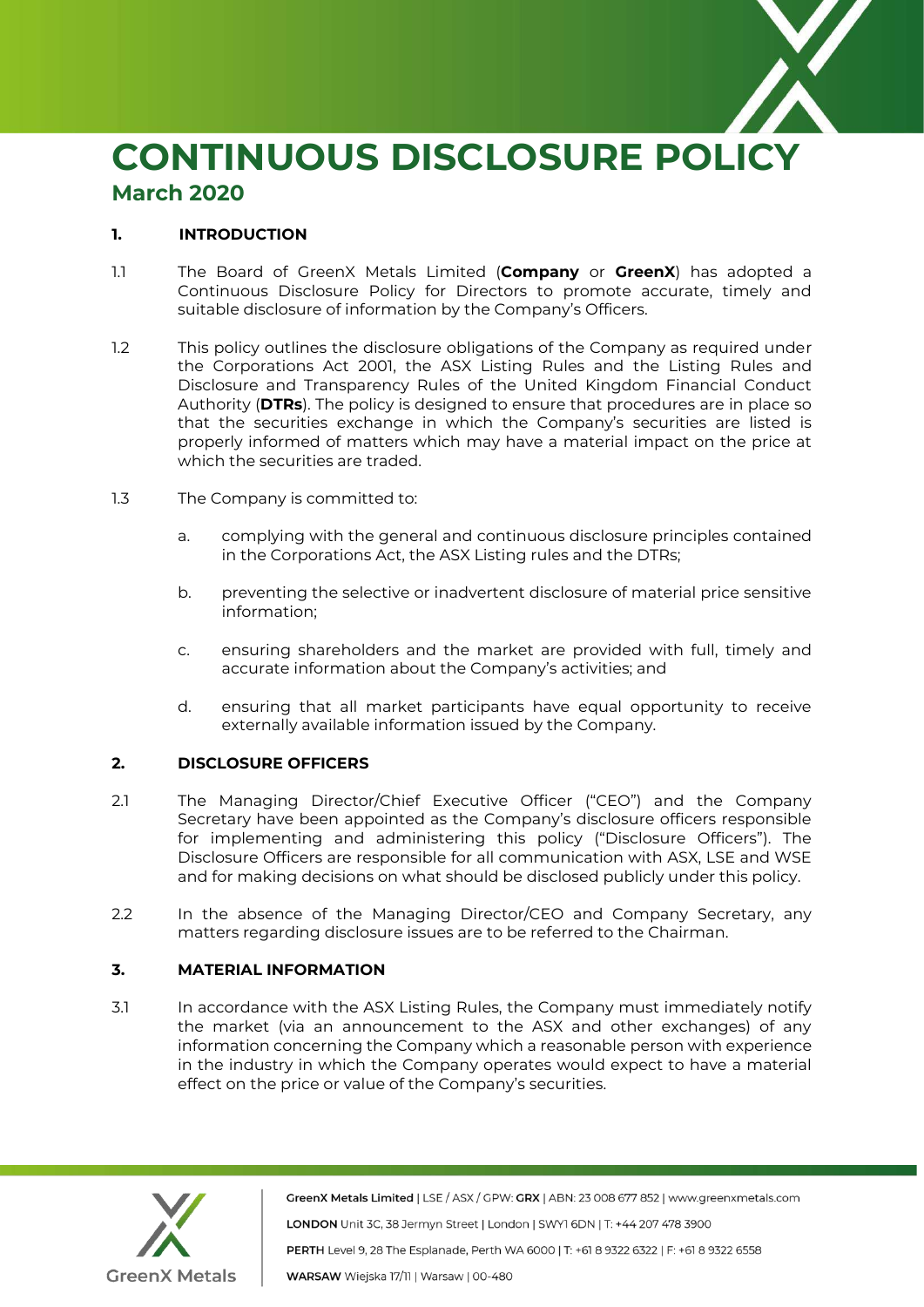

- 3.2 Information need not be disclosed if:
	- a. the information is confidential and the ASX has not formed the view that the information has ceased to be confidential; and
	- b. one or more of the following applies:
		- i. it would breach the law to disclose the information,
		- ii. the information concerns an incomplete proposal or negotiation,
		- iii. the information comprises matters of supposition or is insufficiently definite to warrant disclosure,
		- iv. the information is generated for internal management purposes, or
		- v. the information is a trade secret; and
	- c. a reasonable person would not expect the information to be disclosed;
- 3.3 The Company is also required to disclose information if asked to do so by the ASX, to correct or prevent a false market.
- 3.4 Note that the Company is deemed to have become aware of information where a director or executive officer has, or ought to have, come into possession of the information in the course of the performance of his duties as a director or executive officer.
- 3.5 The Corporations Act defines a material effect on price or value as being where a reasonable person would be taken to expect information to have a material effect on the price or value of securities if the information would, or would be likely to, influence persons who commonly invest in securities in deciding whether to acquire or dispose of the securities.

#### **4. INSIDE INFORMATION**

- 4.1 In accordance with the DTRs, the Company is to ensure the immediate release of inside information which might reasonably be expected to have a material effect on the market and to keep the public and shareholders fully informed about the position of the Company.
- 4.2 Inside information is any information that is not generally available, relates directly or indirectly to the Company or the Company's shares and, if made public, would have a significant effect on the price of the shares or other financial instruments issued by the Company or related investments whose price or value depends on the price or value of the Company's shares or other financial instruments.
- 4.3 All inside information must be notified as soon as possible and must be available on the Company's website by the close of the business day following the day of the announcement is made.
- 4.4 In accordance with the DTRs, the Company may delay the disclosure of inside information such as not to prejudice its legitimate interests provided that:
	- a. the omission is not likely to mislead the public;
	- b. any person receiving the information owes the Company a duty of confidentiality; and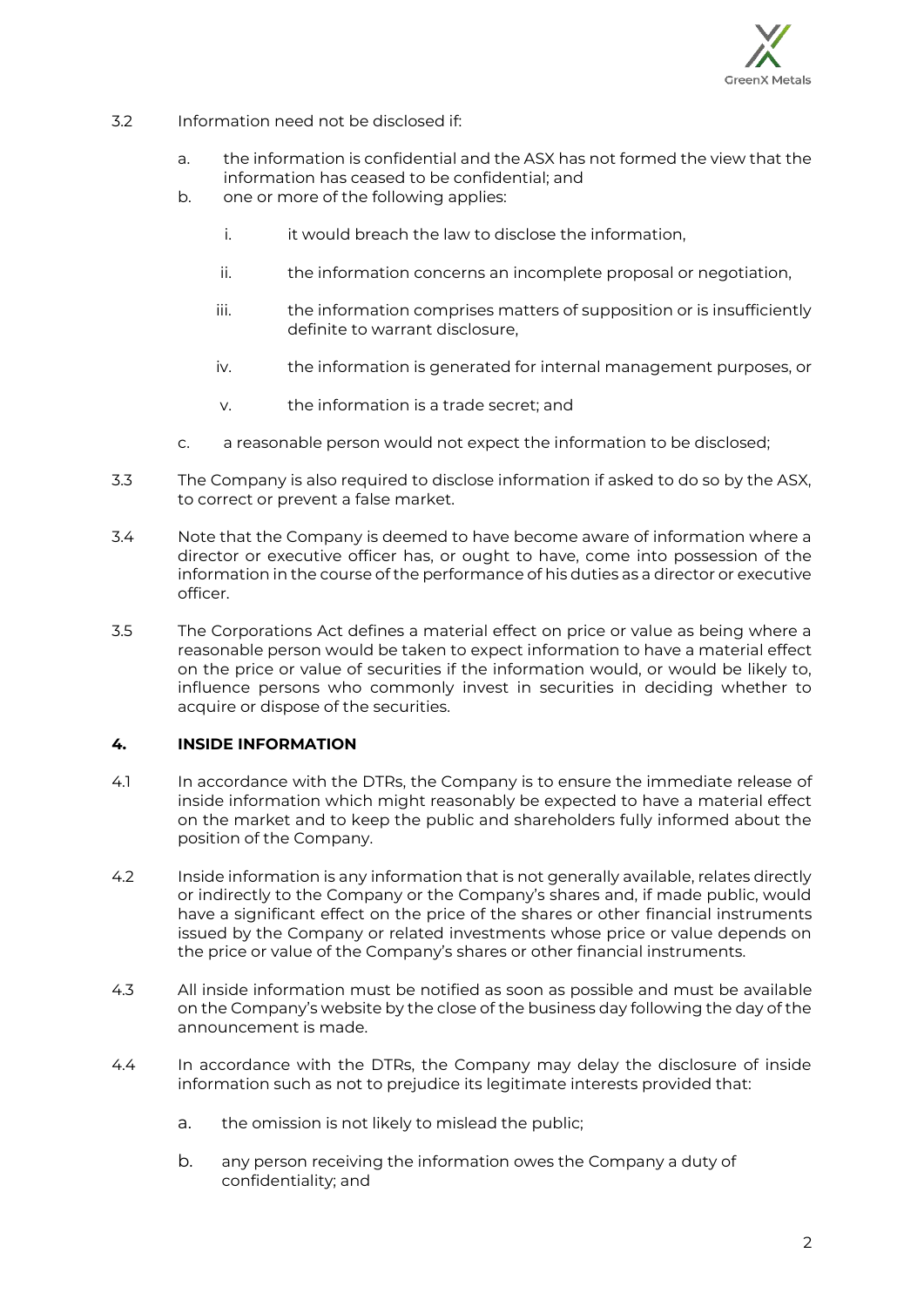

c. it is able to ensure the confidentiality of the information.

## **5. ROLE OF THE COMPANY SECRETARY**

- 5.1 The Company has nominated the Company Secretary as the person with the primary responsibility for all communication with the ASX, LSE and WSE in relation to Listing Rule, LR and DTR matters. In particular the Company Secretary is responsible for:
	- a. liaising with the ASX, LSE and WSE in relation to continuous disclosure issues;
	- b. the lodging of announcements with the ASX, LSE and WSE in relation to continuous disclosure matters;
	- c. implementing procedures to ensure that the Company's PIN and individual passwords are secure;
	- d. ensuring senior management are aware of the Company's Disclosure Policy and related procedures, and of the principles underlying continuous disclosure;
	- e. ensuring this Disclosure Policy is reviewed and updated periodically as necessary;
	- f. maintaining an accurate record of all announcements sent to the ASX, LSE and WSE and all correspondence with ASIC the FCA and PFSA in relation to the Company's continuous disclosure obligations; and
	- g. maintaining insider lists and to ensure that persons acting on behalf of the Company (for example advisors) also maintain such lists.

#### **6. ROLE OF THE BOARD**

- 6.1 The usual procedure for making disclosures to all stock exchanges is through the CEO as outlined in section 2.10 'Reporting disclosable events'.
- 6.2 Board approval and input will only be required in respect of matters that are clearly within the reserved powers of the Board (and responsibility for which has not been delegated to management) or matters that are otherwise of fundamental significance to the Company. Such matters are included in Schedule 1.
- 6.3 When Board approval is required, draft ASX releases should be circulated as soon as practicable. Periodic reporting should be circulated to the Board for review as follows:
	- a. Annual Financial Report at least five business days before scheduled approval by the Board;
	- b. Half Year Financial Report at least four business days before scheduled approval by the Board; and
	- c. Quarterly Activities Reports at least three business days before scheduled release to the market.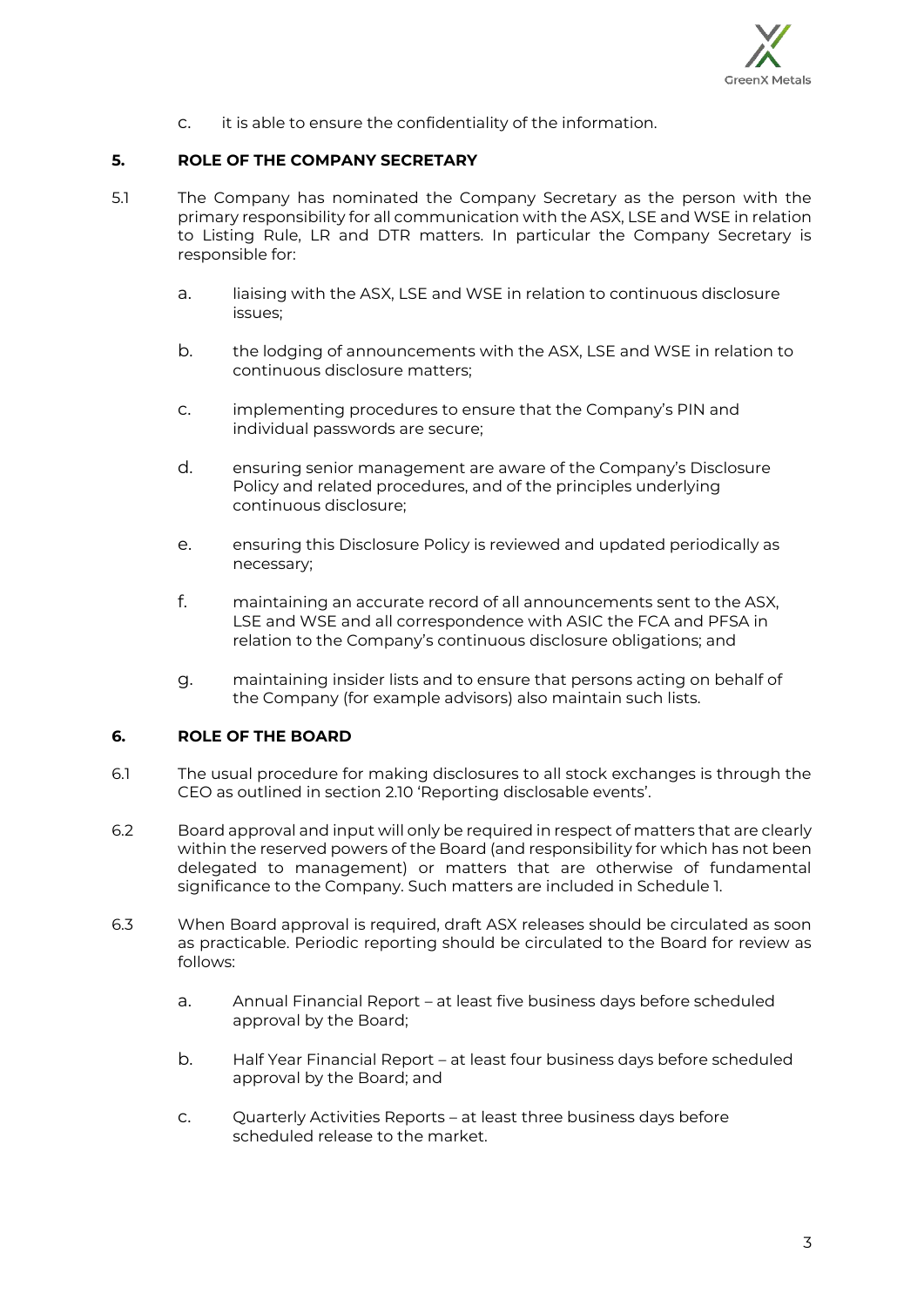

- 6.4 Subject to the following paragraph, for matters reserved for the Board, formal Board approval in the form of minutes / written resolution is not required before the announcement is released to ASX. However, it is expected that all Board members will be sent a copy of the proposed final (or near final) release and should then reply back in writing to the person circulating the draft release (if this is not possible, then confirmation by phone or text message will suffice).
- 6.5 However, formal Board approval in the form of minutes / written resolution is required if:
	- a. Required by law;
	- b. Required by the Listing Rules;
	- c. Required by a standing order or policy of the Company; or
	- d. Requested by the Chair; CEO or Company Secretary.
- 6.6 Where an announcement is to be considered and approved by the Board, the Company Secretary, the Chief Financial Officer ("CFO") (where applicable) and the CEO must ensure that the Board is provided with all relevant information necessary to ensure that it is able to fully appreciate the matters dealt with in the announcement.
- 6.7 Other announcements are not required to be referred to the full Board for approval (as opposed to simply being circulated to directors 'for their information' prior to or after the announcement has been made).
- 6.8 In the event that an announcement that would ordinarily require Board approval must immediately be disclosed to the market in order for the Company to comply with its continuous disclosure obligations under all relevant stock exchanges the Company is listed on, all reasonable effort must be made to have the announcement urgently considered and approved by the Board prior to release (and in particular, seek input from the Chairman of the Company).
- 6.9 However, if such approval cannot be obtained in advance, the usual procedure for making disclosures is to be followed to ensure compliance with the Company's continuous disclosure laws and obligations. The announcement must then be considered by the Board at the first possible opportunity following its release to determine what, if any, further steps need to be taken by the Company.

# **7. BREACH OF CONTINUOUS DISCLOSURE POLICY**

Breaches of this policy will be subject to disciplinary action, which may include termination of employment.

#### **8. REVIEW OF COMMUNICATIONS FOR DISCLOSURE**

- 8.1 The Disclosure Officers and other appropriate executives/consultants will review all communications to the markets to ensure that they are complete and accurate and comply with the Company's obligations. Such communications may include:
	- a. media releases;
	- b. analyst, investor or other presentations;
	- c. prospectus; and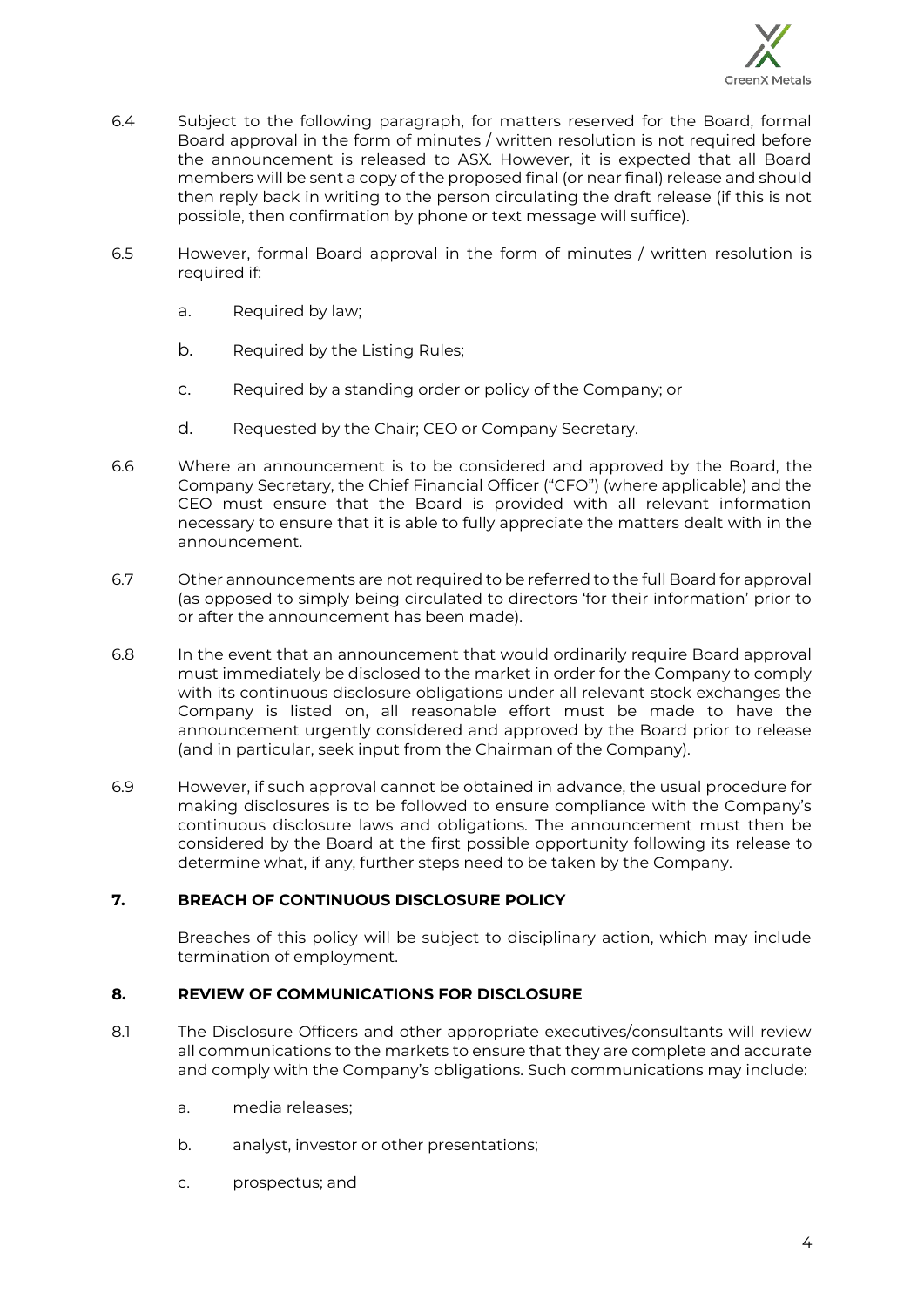

- d. other corporate publications.
- 8.2 Examples of information or events that are likely to require disclosure include:
	- a. financial performance and material changes in financial performance or projected financial performance;
	- b. exploration results;
	- c. changes in relation to directors and senior executives, including changes in the independence of directors;
	- d. mergers, acquisitions, divestments, joint ventures or material changes in assets;
	- e. significant developments in new projects or ventures;
	- f. material changes to the Company's security position;
	- g. material information affecting joint venture partners, customers or nonwholly owned subsidiary companies;
	- h. media or market speculation;
	- i. analyst or media reports based on inaccurate or out of date information;
	- j. industry issues which have, or which may have, a material impact on the Company; and
	- k. decisions on significant issues affecting the Company by regulatory authorities.
- 8.3 Once a draft of the proposed release is sufficiently complete, it must be forwarded to directors (including the Chairman) nominated by the Board for their review allowing a reasonable timeframe for review and discussion, given the circumstances.
- 8.4 Where there is any doubt as to whether an issue might materially affect the price or value of the Company's securities, the Disclosure Officers will assess the circumstances with appropriate senior executives and if necessary, seek external professional advice.
- 8.5 All presentations to analysts and investors will be released to the ASX, LSE and WSE and then be included on the Company's website.

#### **9. AUTHORISED SPOKESPERSONS**

- 9.1 Unless specifically authorised by the Board, the only Company representatives authorised to make a public statement on behalf of, or attributable to, the Company (including posting content on social media platforms) are:
	- Chair
	- CEO (or equivalent)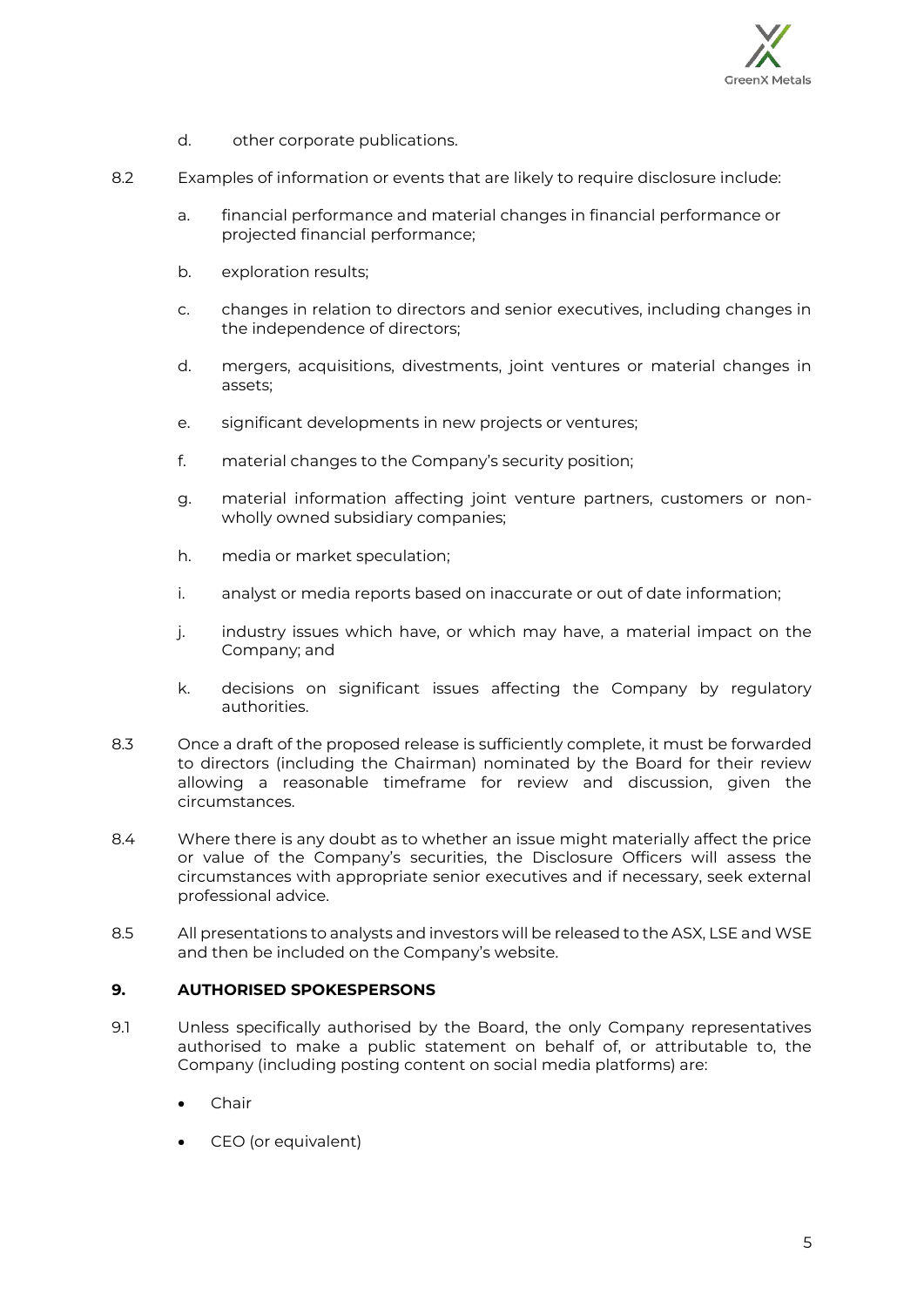

- 9.2 Other than the Chair and the CEO, the only Company representatives authorised to speak to the media and/or post content on social media platforms (and subject to paragraph 9.4 below) regarding the Company's projects are those who only have the prior approval of the CEO or the Board.
- 9.3 Subject to paragraph 9.4, the only Company representatives authorised to speak on behalf of the Company to investors, stockbroking analysts governments and to conduct community presentations and/or post content on social media platforms are:
	- Chair
	- CEO (or equivalent)
	- CFO (or equivalent)
	- Manager Investor Relations or Business Development
	- Chief Operating Officer (or equivalent)
	- Project Manager (or equivalent)
	- Company Secretary
	- Communications Officer (or equivalent)
- 9.4 Company representatives and authorised spokesperson may only speak with the media, investors, stockbroking analysts, governments and local communities and/or post content on social media platforms in accordance with this policy and with the directions and instructions given to them from the Board or CEO (instructions may be in writing or verbal) and only within the prescribed timeframe (if any) given to the Company representative by the Board or CEO.
- 9.5 Authorised spokespersons must not provide any material price sensitive information that has not already been announced to the market nor make comment on anything that may have a material effect on the price or value of the Company's securities.
- 9.6 No guidance on actual or forecast financial performance will be provided to any external party that has not already been provided to the market generally.
- 9.7 Any questions or enquiries from the financial community (whether received in writing, verbally or electronically including via the website) should be referred in the first instance to the CEO and if not available, then one of the other authorised persons listed above.
- 9.8 No employees or consultants are permitted to comment publicly on matters confidential to the Company. Any information which is not public must be treated by employees and consultants as confidential until publicly released.

#### **10. DETERMINING IF THE INFORMATION IS REPORTABLE**

10.1 It is a standing agenda item at all Board meetings to consider whether any matters reported to or discussed at a Board meeting should be disclosed to the market pursuant to the Company's continuous disclosure obligations. Continuous disclosure is also a standing agenda item at executive meetings for the purpose of monitoring compliance with the Company's obligations.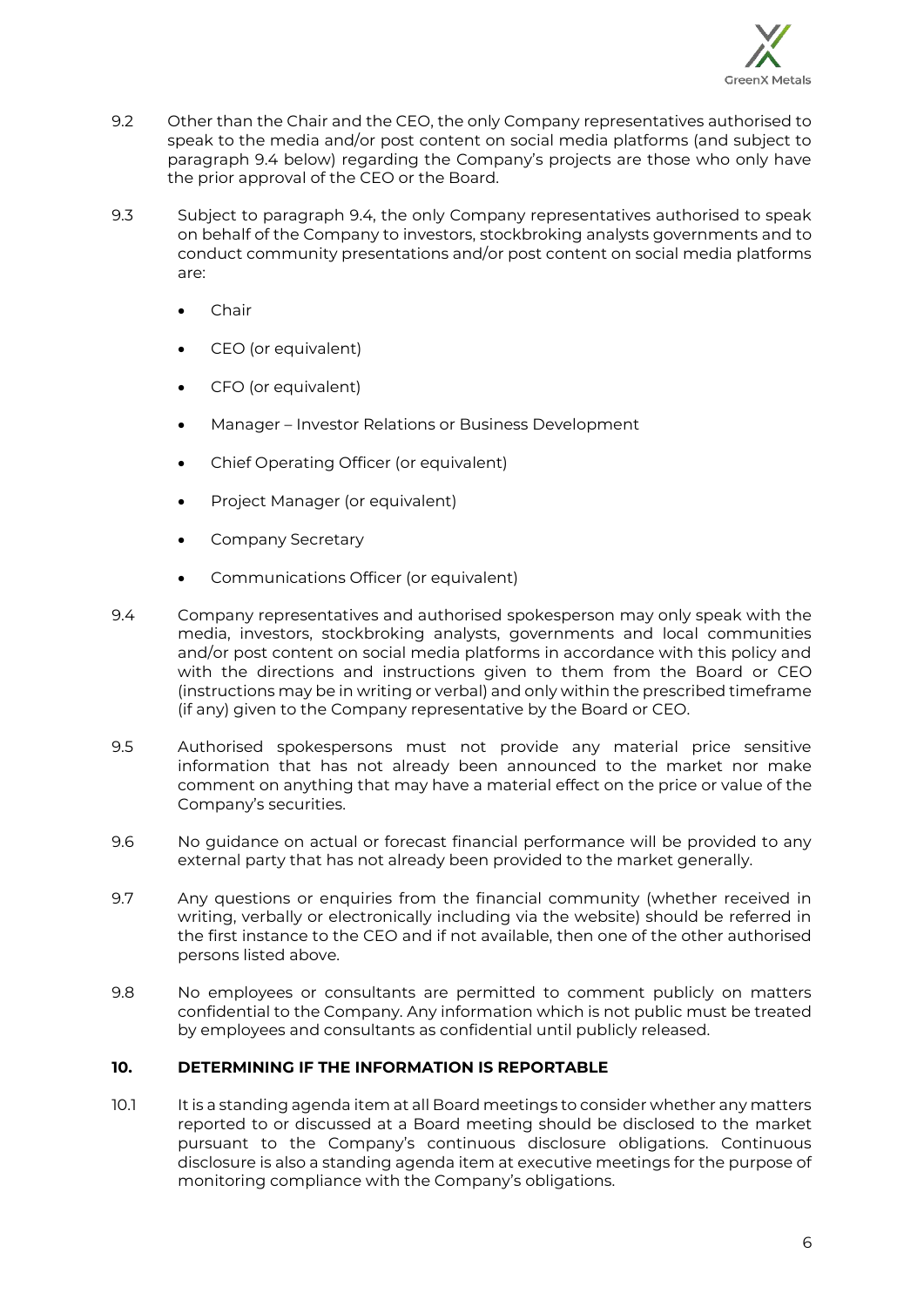

- 10.2 If management becomes aware of any information at any time that should be considered for release to the market, it must be reported immediately to the CEO or if the CEO is not contactable, then the CFO or the Company Secretary. Executives must ensure they have appropriate procedures in place within their areas of responsibility to ensure that all relevant information (i.e. any information that could be materially price sensitive) is reported to them immediately for onforwarding in accordance with this policy.
- 10.3 It is important for management and employees to understand that just because information is reported to the CEO (or his delegate) that does not mean that it will be disclosed to the ASX, LSE or WSE. It is for the CEO and Company Secretary to determine whether information is material/inside and if it requires disclosure. Accordingly, the Company's policy is for all potentially material/inside information to be reported to the CEO (or their delegates as above) even where the reporting officer or employee is of the view that it is not in fact 'material/inside'. The employee's view on materiality may be shared with the CEO (or his delegate) but will not be determinative.
- 10.4 A similar reporting obligation also arises where a non-executive director (in their capacity as a director of the Company) becomes aware of information that should be considered for release to the market.
- 10.5 Where any information is reported as referred to above, the CEO in conjunction with the Company Secretary will (as appropriate):
	- review the information in question;
	- urgently seek any advice that is needed to assist the CEO and Company Secretary to interpret the information (provided that disclosure of the information cannot be delayed if the information is clearly materially price sensitive on its face);
	- determine whether any of the information is required to be disclosed to the relevant stock exchanges that the Company is listed on;
	- urgently seek any advice that is needed to assist the CEO and Company Secretary to understand if the information should be considered material/inside and/or complete (eg may require input from the Company's lawyer and/or also a corporate advisor)
	- consider any applicable contractual requirements regarding the disclosure (eg Confidentiality Agreements or confidentiality provisions of applicable agreements). It is important to note that the continuous disclosure obligations of the ASX will generally override any confidentiality provisions of an agreement / licence but contractual provisions regarding confidentiality and/or public announcements still need to be considered as they may impact commercially on the Company and on the process prior to release or post release of the information;
	- consider whether it is necessary to seek any third party consents to the release of the information, in particular competent persons in accordance with JORC code (see below);
	- consider if all appropriate quality control and quality assurance measures have been undertaken prior to the release of the information;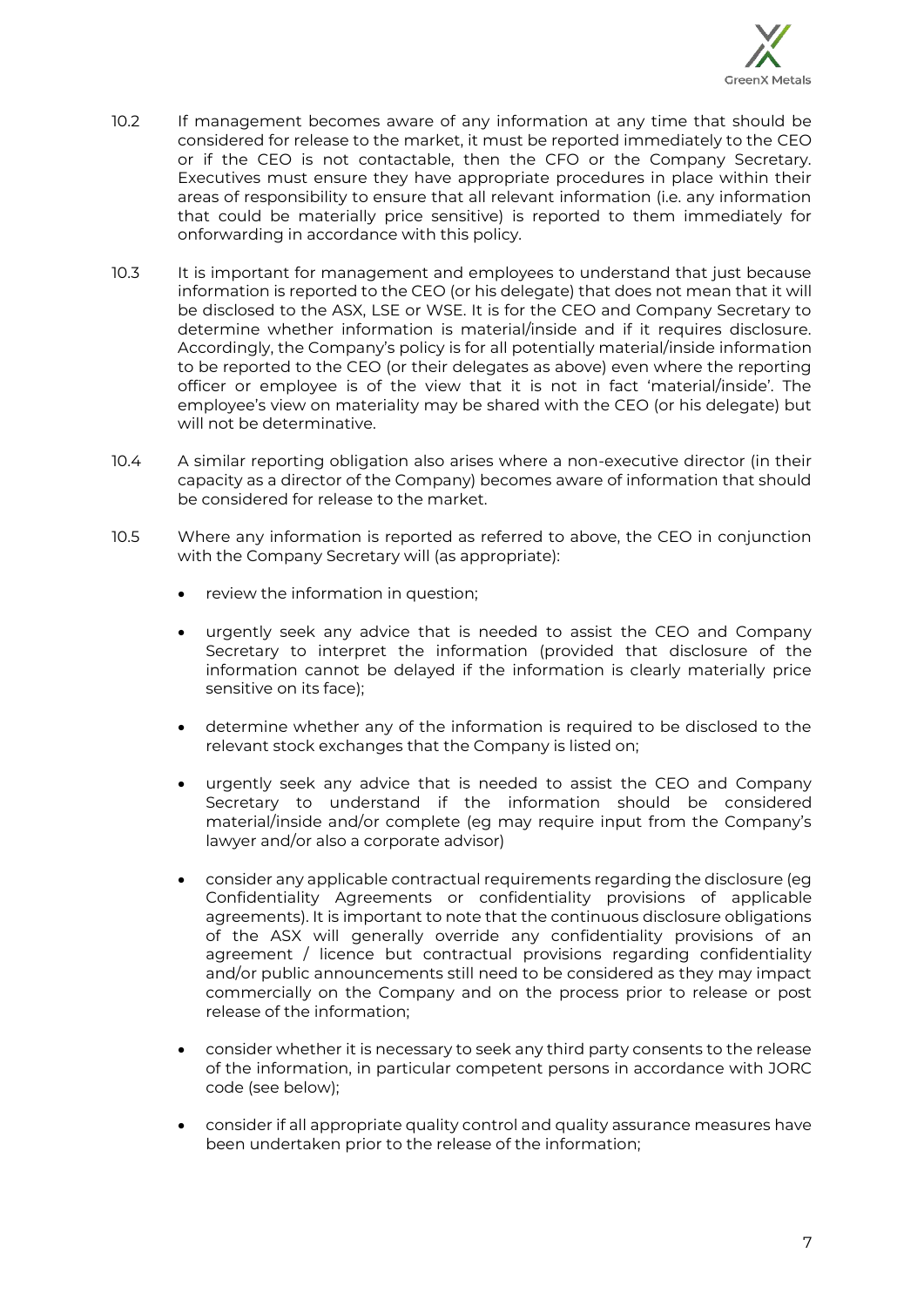

- consider whether it is necessary to seek a trading halt to facilitate an orderly, fair and informed market in the Company's securities;
- consider whether a holding announcement should be made if the Company believes there is a danger of material/inside information leaking before the facts of such information and their impact can be confirmed; and
- coordinate the actual form of disclosure with the relevant members of management.
- 10.6 If the information is reported to a delegate of the CEO, and the CEO is not available to immediately action, the Company Secretary and the CEO's delegates should immediately contact the Chairman and discuss with the circumstances with the Chairman and act in accordance with his instructions.
- 10.7 If the CEO and Chairman are both not available to immediately action, the Company Secretary and the CEO's delegates have authority to put in place a trading halt or make a holding announcement whilst making contact with the CEO and Chair.
- 10.8 Where any information is reported as referred to above, and the CEO and Company Secretary determines that the circumstances are developing but the information is not presently disclosable, the CEO and Company Secretary must oversee the preparation of an appropriate draft announcement to facilitate timely disclosure of the information if it later becomes disclosable (for example, as a result of confidentiality being lost through a 'leak').
- 10.9 In addition, the Company has a duty not to disclose information in a way that could mislead the market. Appropriate care must therefore be taken to ensure that the content of any announcement accurately discloses the material information.
- 10.10 Where any information is to be reported and deals with exploration, development or mining activities / results, then the Disclosing Officers must ensure that:
	- a. the Competent Person has reviewed the release and any comments have been dealt with and agreed with the Competent Person;
	- b. the release includes all information required under Chapter 5 of the Listing Rules, in particular in compliance with the disclosure requirements of JORC Code as outlined in Table 1;
	- c. the necessary QA/QC procedures have been completed;
	- d. the necessary Competent Person approvals have been received.
- 10.11 All announcements to the ASX, LSE and WSE will be made through the Company Secretary.
- 10.12 All deliberations of the CEO and Company Secretary will be shared without delay with the Chairman or, in their absence, the Chair of the Audit Committee (if applicable). Where open briefings or public speeches are to be made and, in accordance with this policy, relevant presentation materials and speeches are to be lodged with the ASX, LSE and WSE, prior approval will be obtained from the Chairman and CEO.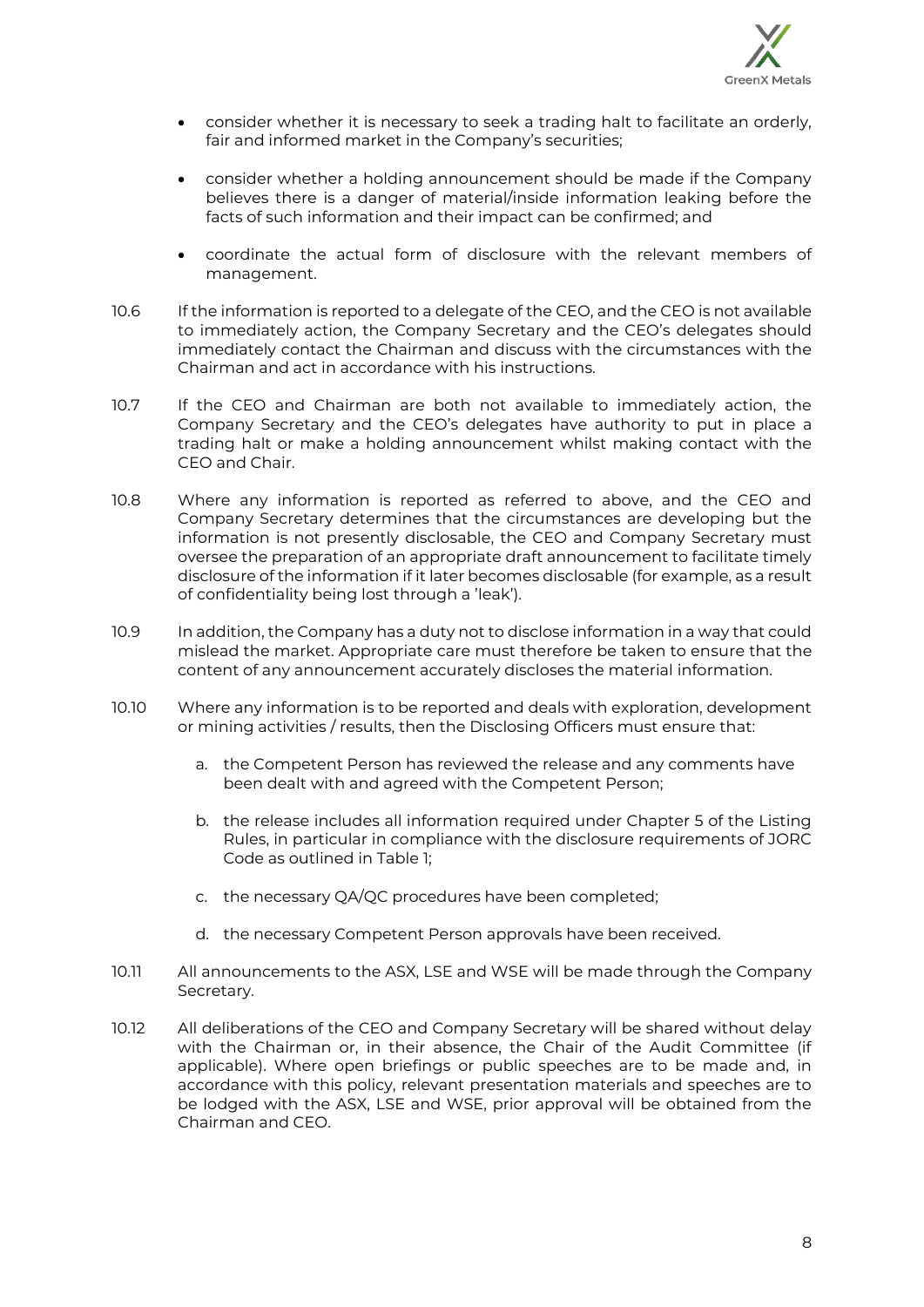

## **11. REPORTING OF DISCLOSABLE INFORMATION**

- 11.1 If it appears that information will probably be required to be disclosed to the ASX, LSE and WSE, where possible the Disclosure Officers should commence drafting a suitable release, notwithstanding that many material facts / information will not be finalised or yet suitable for release. The purpose of the early drafting of a release is to enable the information to be finalised and released to the ASX, LSE and WSE in a timely manner and immediately upon being finalised.
- 11.2 Once the requirement to disclose information has been determined and a suitable release to the ASX, LSE and WSE has been finalised, the Disclosure Officers are the only persons authorised to release that information to the ASX, LSE and WSE.
- 11.3 Information to be disclosed must be lodged immediately with the ASX. Any such information must not be released to the general public until the Company has received formal confirmation of lodgement by the ASX, however the Company may release information that is for release to the market, to an overseas exchange (i.e. the LSE and WSE) that requires such information. In this case, the Company must give the announcement to the ASX market announcements platform at the same time it is lodged with an overseas exchange.
- 11.4 All information disclosed to the ASX, LSE and WSE in compliance with this policy must be, if appropriate, promptly placed on the Company's website (if applicable).

## **12. MARKET SPECULATION AND RUMOURS**

As a guiding principle, the Company has a "no comment" policy on market speculation and rumours, which must be observed by all employees. However, the Company will comply with any request by the ASX, LSE or WSE to comment upon a market report or rumour.

# **13. ASX PRICE QUERY LETTERS**

- 13.1 The ASX can issue a price query letter if there is a material movement in the Company's share price that is not explained by an announcement or by information that is generally observable. The ASX will give the Company a short period (often no more than a few hours) to respond and will publish both the query and the Company's response on the CAP platform.
- 13.2 The questions that the ASX may ask in conjunction with a price query can be quite broad. The preparation of a response can be particularly difficult in the period leading up to the Company's results announcement because of the heightened possibility that the Company may be forced to make a premature announcement of incomplete information.
- 13.3 In order to be in a position to deal promptly with any price query, the Company Secretary should have a system in place which will enable rapid discussion by contacting as many other authorised persons and other Executives to understand the status of any potentially material events or information. A draft of the proposed response should then be circulated to the authorised persons and, where appropriate, the Company's lawyer for review and comment prior to being released to the market. Draft language should also be prepared in advance where a development can be anticipated as being likely to occur.
- 13.4 Any response to the ASX should be mindful of any likely future announcements so that the response will not appear, with the benefit of hindsight, to have been less than clear and transparent.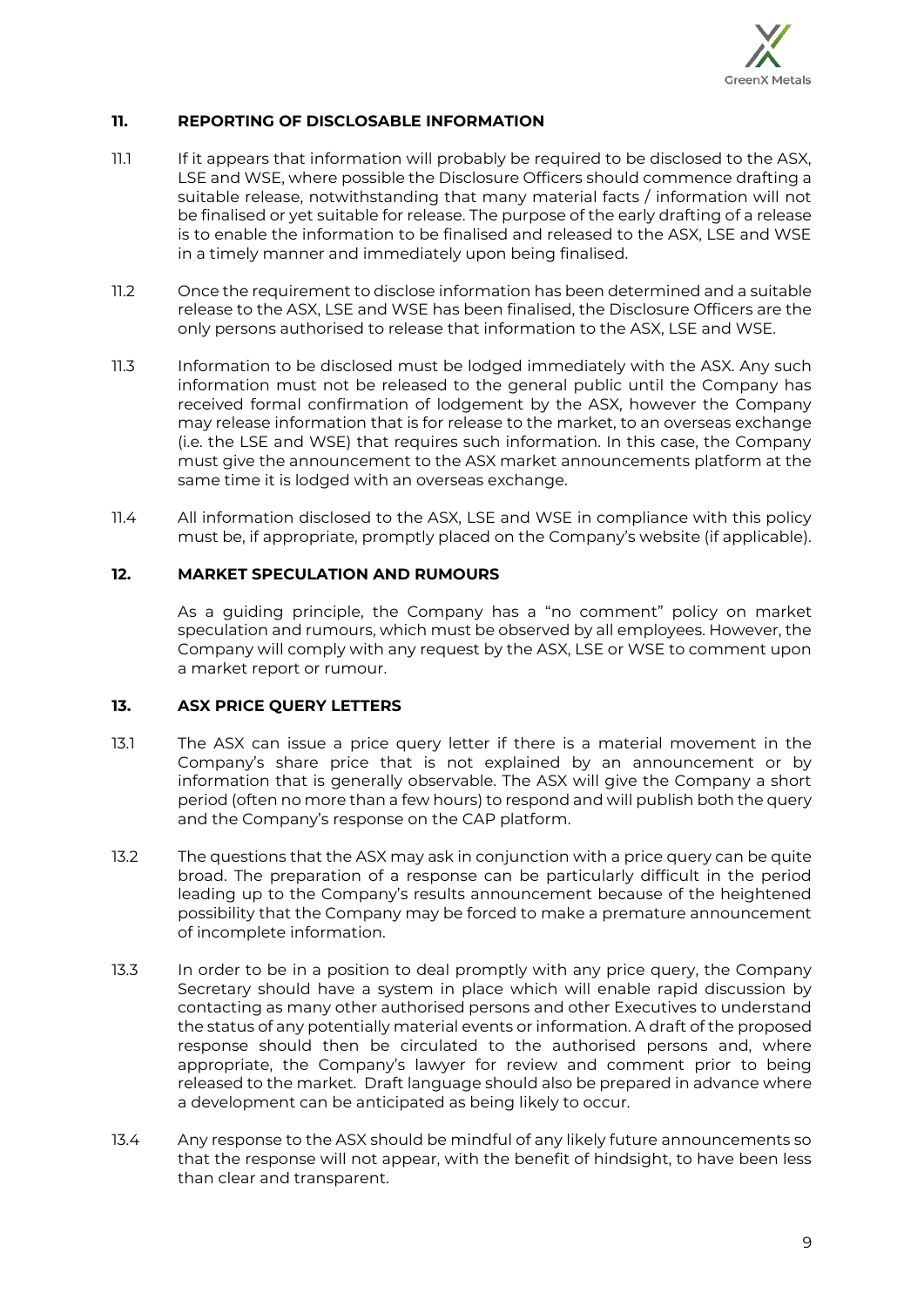

## **14. TRADING HALTS**

- 14.1 The Company may, in exceptional circumstances, request a trading halt to maintain orderly trading in the Company's securities and to manage any disclosure issues.
- 14.2 No employee of the Company is authorised to seek a trading halt except for the Disclosure Officers.

#### **15. MEETINGS AND GROUP BRIEFINGS WITH INVESTORS AND ANALYSTS**

- 15.1 The CEO is primarily responsible for the Company's relationship with major shareholders, institutional investors and analysts and shall be the primary contact for those parties.
- 15.2 Any written materials containing new price-sensitive information to be used in briefing media, institutional investors and analysts are to be lodged with the ASX, LSE and WSE prior to the briefing commencing. Upon confirmation of receipt by the relevant exchanges, the briefing material will be posted to the Company's website. Briefing materials may also include information that may not strictly be required under continuous disclosure requirements.
- 15.3 The Company will not disclose price sensitive information in any meeting with an investor or stockbroking analyst before formally disclosing it to the market. The Company considers that one-on-one discussions and meetings with investors and stockbroking analysts are an important part of pro-active investor relations. However, the Company will only discuss previously disclosed information in such meetings.
- 15.4 The Company may conduct visits to its sites from time to time which involve the presence of members of the financial community.
- 15.5 Nothing will be disclosed during these site visits which may have a material effect on the price or value of the Company's securities unless it has already been announced to the ASX, LSE and WSE. This must be reinforced to all staff involved before the site visit commences.
- 15.6 If possible, the Company Secretary or their representative should be in attendance at such site visits.

#### **16. PERIODS PRIOR TO RELEASE OF FINANCIAL AND /OR TECHNICAL STUDY RESULTS**

- 16.1 During the time between the end of the financial year or half year and the actual results release, the Company will not discuss financial performance, broker estimates and forecasts and particularly, any pre-result analysis with stockbroking analysts, investors or the media, unless the information to be discussed has already been disclosed to the ASX, LSE and WSE.
- 16.2 Should the Company be undertaking a material technical study (including feasibility studies, drilling programmes, mineral resource estimates) prior to the end of the technical study the Company will not discuss possible or expected results of the technical studies, broker estimates and forecasts and particularly, any pre-result analysis with stockbroking analysts, investors or the media, unless the information to be discussed has already been disclosed to the ASX, LSE and WSE.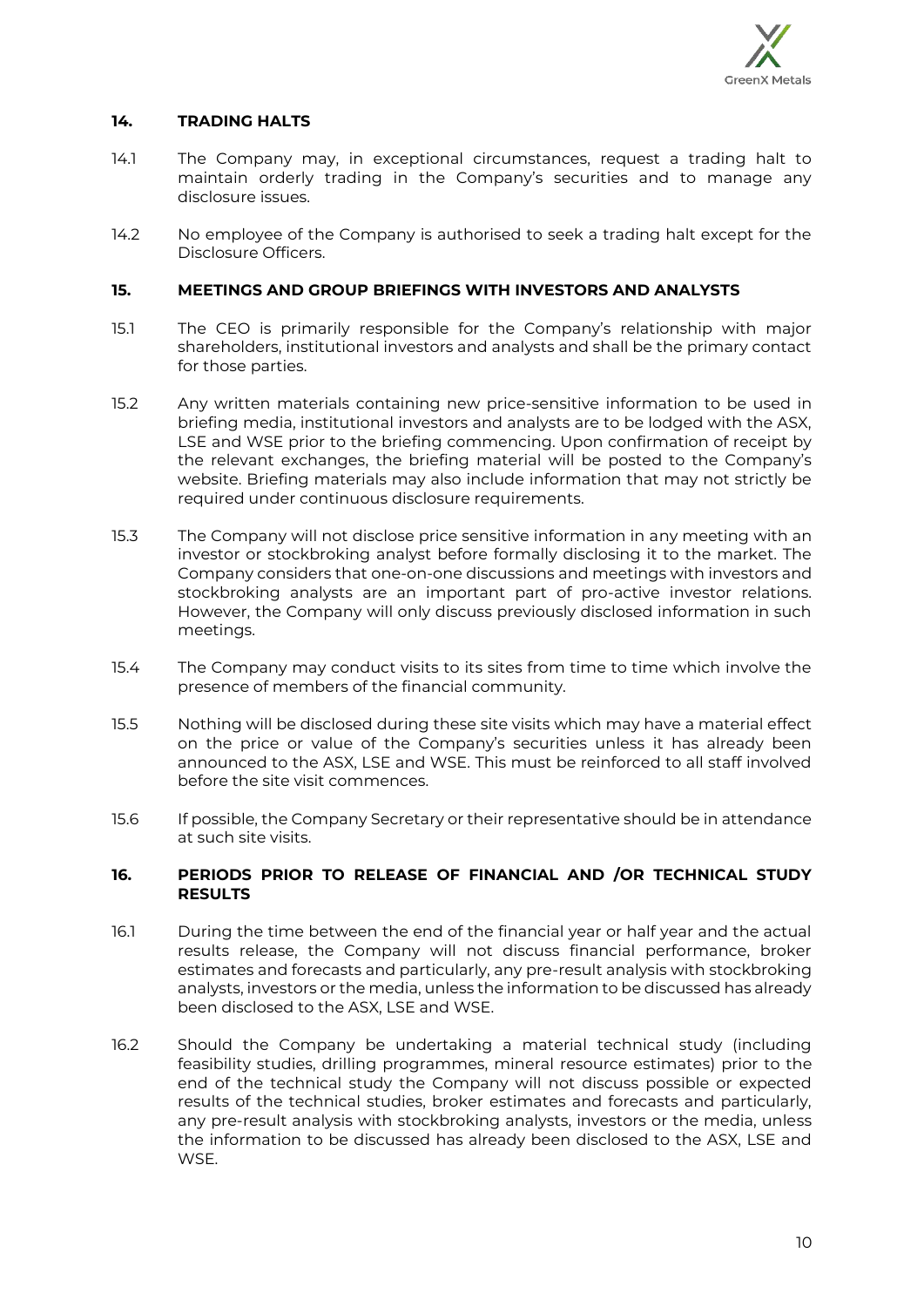

## **17. WEB-BASED COMMUNICATION**

- 17.1 The Company's website features discrete sections for shareholders and investors to ensure that such information can be accessed by interested parties. Such information will include
	- a. annual reports and results announcements,
	- b. all other company announcements made to the ASX, LSE and WSE,
	- c. speeches and support material given at investor conferences or presentations,
	- d. company profile and company contact details, and
	- e. all written information provided to investors or stockbroking analysts.
- 17.2 Announcements lodged with the ASX, LSE and WSE will be placed on the Company's website as soon as practicable after lodgement with ASX of such information but in any event by the close of the following business day after release.
- 17.3 Shareholders may be offered the option of receiving information via e-mail instead of post.

## **18. ANALYSTS REPORTS AND FORECASTS**

- 18.1 Stockbroking analysts frequently prepare reports on listed companies that typically detail their opinion on strategies, performance and financial forecasts. To avoid inadvertent disclosure of information that may affect the Company's value or share price, the Company's comments on analyst reports will be restricted to:
	- a. information the Company has issued publicly; and
	- b. other information that is in the public domain.
- 18.2 Given the level of price sensitivity to earnings projections, the Company will only make comment to correct factual errors in relation to information publicly issued by other parties and Company statements.